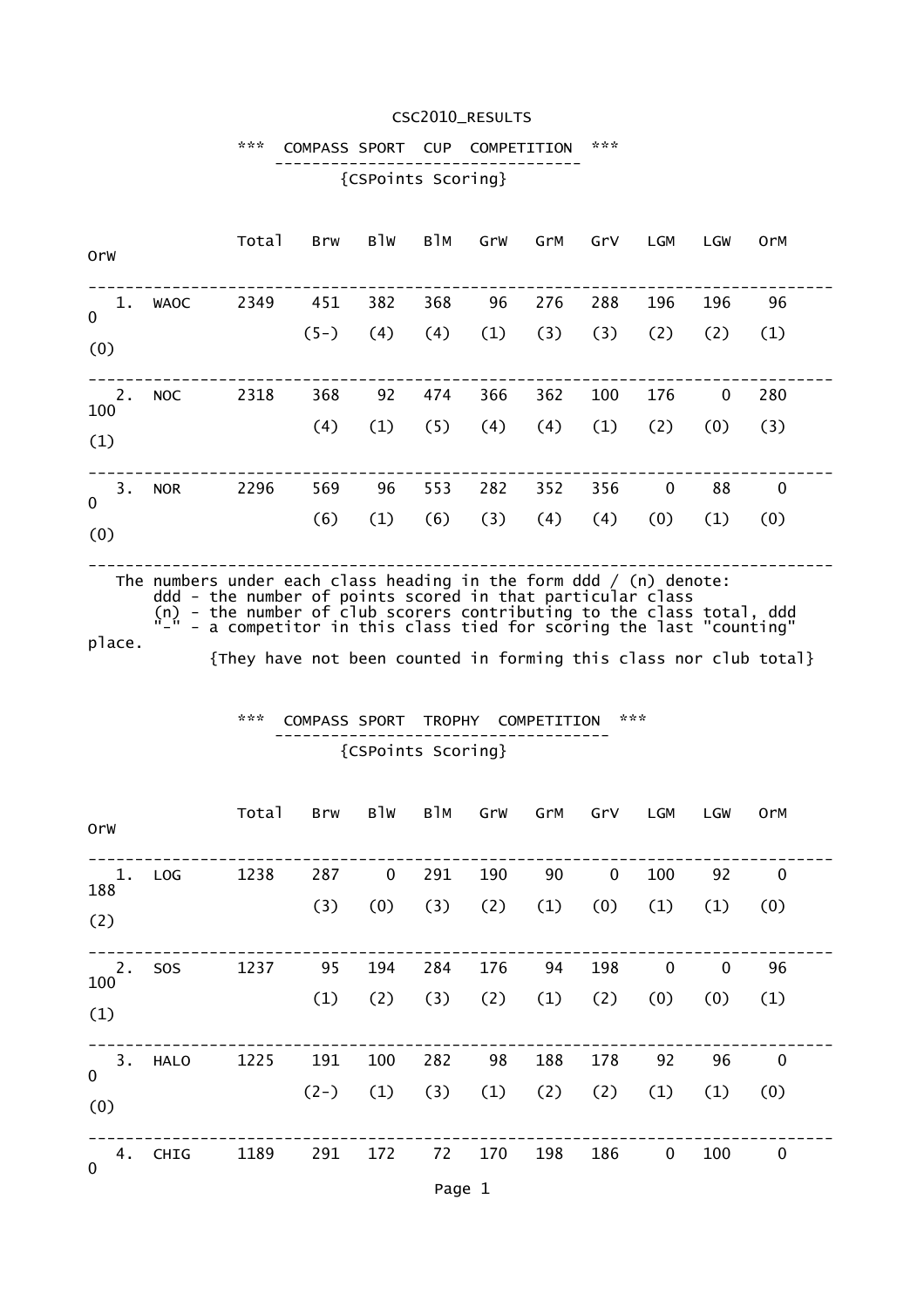| CSC2010_RESULTS |                                                                                                                                                           |             |  |     |     |                                                 |     |     |                |     |     |     |  |
|-----------------|-----------------------------------------------------------------------------------------------------------------------------------------------------------|-------------|--|-----|-----|-------------------------------------------------|-----|-----|----------------|-----|-----|-----|--|
| (0)             |                                                                                                                                                           |             |  | (3) |     | $(2)$ $(1)$ $(2)$ $(2)$ $(2)$ $(0)$ $(1)$ $(0)$ |     |     |                |     |     |     |  |
|                 | $88$ $5.$                                                                                                                                                 | SUFFOC 1168 |  | 266 | 86  | 178                                             | 178 | 88  | $\overline{0}$ | 184 |     | 100 |  |
| (1)             |                                                                                                                                                           |             |  | (3) | (1) | $(2)$ $(2)$                                     |     | (1) | (0)            | (2) | (0) | (1) |  |
|                 | Steve Bones has declared that he was ineligible to run for SUFFOC in the<br>Compass Sport Trophy. This will slightly change the overall scores for SUFFOC |             |  |     |     |                                                 |     |     |                |     |     |     |  |

and HALO, but will not change the final order of clubs. A revised set of results may be published in due course. Graham Louth, Organiser.

The numbers under each class heading in the form ddd / (n) denote: ddd - the number of points scored in that particular class

 (n) - the number of club scorers contributing to the class total, ddd "-" - a competitor in this class tied for scoring the last "counting" place.

{They have not been counted in forming this class nor club total}

 \*\*\* RESULTS FOR COMPASS SPORT COMPETITION \*\*\* (CSPoints v7.2 Dec 09) Results as of ( 24/01/2010 )

 ( \* after a score denotes a score used in determining the club total. + denotes, for a particular club, equal scores, not all of which are used in the club total.)

Brown Class:1 "Brown"

|             |                  |               | $Comp.:$ - $Cup$         |        | Trph   |         |
|-------------|------------------|---------------|--------------------------|--------|--------|---------|
| $\mathbf 1$ | Richard Robinson | <b>NOC</b>    | M <sub>21</sub>          | $100*$ |        | 50:46   |
|             | Andy Llewellyn   | <b>NOC</b>    | M21                      | 99*    |        | 53:22   |
|             | Tim Lenton       | <b>NOR</b>    | M35                      | $98*$  |        | 53:48   |
|             | Robert Campbell  | <b>CHIG</b>   | M40                      |        | $100*$ | 57:05   |
|             | Michael Belshaw  | <b>NOR</b>    | M45                      | $97*$  |        | 57:10   |
| 23456789    | Liam Harrington  | LOG           | M21                      |        | 99*    | 57:46   |
|             | Glen Richardson  | <b>NOR</b>    | M21                      | $96*$  |        | 57:47   |
|             | Ronny Falk       | <b>WAOC</b>   | M40                      | $95*$  |        | 58:11   |
|             | Martin Smith     | <b>HALO</b>   | M21                      |        | $98*$  | 58:37   |
| 10          | Ian Renfrew      | <b>NOR</b>    | M40                      | $94*$  |        | 59:16   |
| 11          | Rob Frost        | <b>NOR</b>    | M35                      | $93*$  |        | 1:02:24 |
| 12          | Dil Wetherill    | <b>WAOC</b>   | M45                      | $92*$  |        | 1:03:12 |
| 13          | Kostya Lutsenko  | <b>CHIG</b>   | M21                      |        | $97*$  | 1:03:18 |
| 14          | JJ Ward          | <b>NOR</b>    | M40                      | $91*$  |        | 1:04:59 |
| 15          | Nick Pullen      | <b>NOR</b>    | M <sub>21</sub>          | 90     |        | 1:05:31 |
| 16          | Paul Murgatroyd  | LOG           | M40                      |        | $96*$  | 1:05:40 |
| 17          | Duncan Harrison  | <b>SOS</b>    | M35                      |        | $95*$  | 1:08:09 |
| 18          | Harold Wyber     | CHIG          | M21                      |        | $94*$  | 1:09:11 |
| 19          | Peter Fulwood    | <b>HALO</b>   | M21                      |        | $93*$  | 1:10:43 |
| 20          | David Cooper     | <b>WAOC</b>   | M45                      | 89*    |        | 1:14:38 |
| 21          | Jon May          | LOG           | M35                      |        | $92*$  | 1:17:25 |
| 22          | Paul Barnes      | LOG           | M35                      |        | 91     | 1:18:19 |
| 23          | Kvido Strisovsky | <b>WAOC</b>   | M35                      | 88*    |        | 1:19:13 |
| 24          | Andrew Elliott   | <b>SUFFOC</b> | M35                      |        | $90*$  | 1:21:13 |
| 25          | Steve Bones      | <b>SUFFOC</b> | M21                      |        | 89*    | 1:21:39 |
| 26          | Damian Brennan   | <b>CHIG</b>   | M21                      |        | 88     | 1:22:36 |
| 27          | Andrew Stimson   | <b>WAOC</b>   | M21                      | $87*$  |        | 1:24:26 |
| 28          | Neil Carter      | <b>SUFFOC</b> | M21                      |        | $87*$  | 1:25:28 |
| 29          | Ben Holland      | <b>WAOC</b>   | M21                      | $86+$  |        | 1:25:30 |
| 30          | Graham Barker    | <b>NOC</b>    | M35                      | $85*$  |        | 1:26:37 |
|             |                  |               | $\overline{\phantom{0}}$ |        |        |         |

Page 2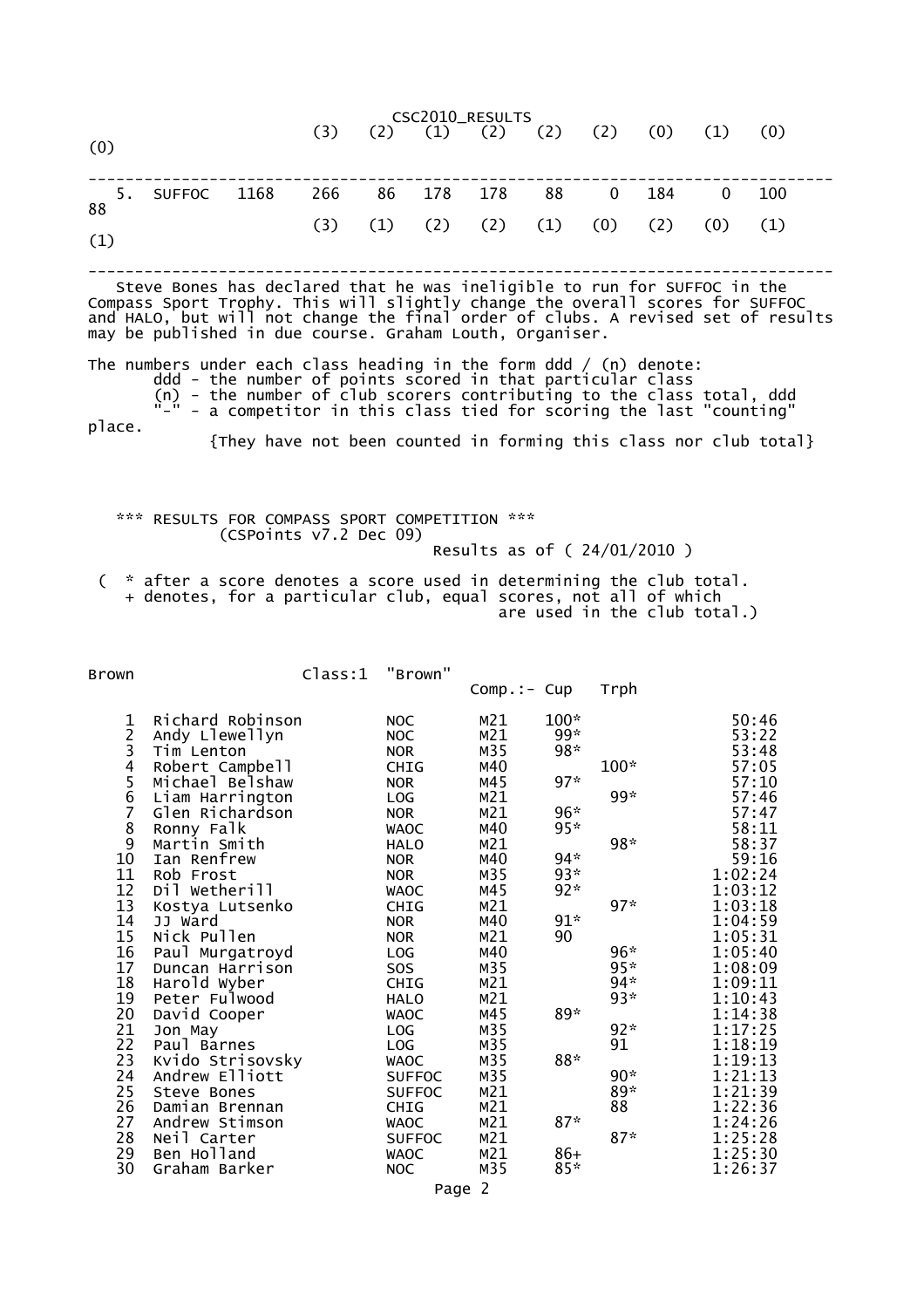| 31<br>32<br>33<br>34<br>35<br>36<br>37 | John Mather<br>Steve Green<br>Jan Kaiser<br>Ben Offler<br>Michael Brooke<br>Rob Weed<br>Peter Woods | CSC2010_RESULTS<br><b>LOG</b><br>NOC<br><b>NOR</b><br><b>HALO</b><br><b>IND</b><br><b>SUFFOC</b><br><b>WAOC</b> | M40<br>M50<br>M35<br>M21<br>M60<br>M40<br>M50      | $84*$<br>83<br>82 | 86<br>$85+$<br>84 | 1:29:29<br>1:30:09<br>1:32:25<br>1:34:16<br>1:35:12<br>1:35:14<br>1:36:23 |
|----------------------------------------|-----------------------------------------------------------------------------------------------------|-----------------------------------------------------------------------------------------------------------------|----------------------------------------------------|-------------------|-------------------|---------------------------------------------------------------------------|
| nc.                                    | Mark Ford<br>Josh Jenner<br>Jason Haigh<br>Andrew Houlden<br>Laurence Ball<br>Darren Wynne          | <b>CHIG</b><br><b>CHIG</b><br><b>CHIG</b><br><b>HALO</b><br><b>NOR</b><br><b>NOR</b>                            | M35<br>M <sub>21</sub><br>M40<br>M40<br>M21<br>M35 |                   |                   | mp<br>dns<br>dns<br>dns<br>dns<br>1:51:29                                 |

|                | Blue Women        | Class:2 "Blue Women" |               |             |        |        |         |
|----------------|-------------------|----------------------|---------------|-------------|--------|--------|---------|
|                |                   |                      |               | Comp.:- Cup |        | Trph   |         |
| 1              | Anna Falk         |                      | <b>WAOC</b>   | W35         | $100*$ |        | 54:03   |
| $\overline{c}$ | Charlotte Ward    |                      | HALO          | w18         |        | $100*$ | 58:58   |
|                | Hazel Tant        |                      | SOS           | w21         |        | 98*    | 1:03:13 |
| 3456789        | Rachel Pocock     |                      | <b>WAOC</b>   | <b>w40</b>  | $98*$  |        | 1:05:27 |
|                | Eleanor West      |                      | SOS.          | W21         |        | $96*$  | 1:06:41 |
|                | Bryony Brennan    |                      | CHIG          | w21         |        | $94*$  | 1:10:03 |
|                | Tracey Apperley   |                      | SOS           | <b>W40</b>  |        | 92     | 1:11:00 |
|                | Katie Sellens     |                      | SOS           | w21         |        | 90     | 1:11:52 |
|                | Claire Harrison   |                      | SOS.          | W35         |        | 88     | 1:12:18 |
| 10             | Lenka Anstead     |                      | <b>SUFFOC</b> | w21         |        | 86*    | 1:16:06 |
| 11             | Annika Richardson |                      | <b>NOR</b>    | W21         | $96*$  |        | 1:18:16 |
| 12             | Karen Williams    |                      | LOG           | <b>w40</b>  |        | 84     | 1:23:04 |
| 13             | Helen Bickle      |                      | <b>WAOC</b>   | w21         | $94*$  |        | 1:24:28 |
| 14             | Nina Tant         |                      | SOS           | W21         |        | 82     | 1:25:09 |
| 15             | Jill Baker        |                      | <b>NOC</b>    | W35         | $92*$  |        | 1:29:10 |
| 16             | Andrea Page       |                      | LOG           | W21         |        | 80     | 1:29:14 |
| 17             | Caroline Louth    |                      | <b>WAOC</b>   | w45         | $90*$  |        | 1:31:23 |
| 18             | Helen Hampton     |                      | <b>CHIG</b>   | w45         |        | $78*$  | 1:39:44 |
| 19             | Emma Johnson      |                      | SOS           | W21         |        | 76     | 1:45:36 |
| 20             | Sue Woods         |                      | <b>WAOC</b>   | <b>w50</b>  | 88     |        | 2:17:21 |
| 21             | Ally Wright       |                      | LOG           | W21         |        | 74     | 2:24:36 |
| 22             | Muriel Scaife     |                      | <b>WAOC</b>   | <b>w40</b>  | 86     |        | 2:32:53 |
|                | Andrea Hart       |                      | <b>SOS</b>    | <b>W40</b>  |        |        | mp      |

Blue Men Class:3 "Blue Men"

|                                                                    |                                                                                                                                                                                                                                               |                                                                                                                                                                                          | $Comp.:$ Cup                                                                                   |                                                   | Trph                                                            |                                                                                                                              |
|--------------------------------------------------------------------|-----------------------------------------------------------------------------------------------------------------------------------------------------------------------------------------------------------------------------------------------|------------------------------------------------------------------------------------------------------------------------------------------------------------------------------------------|------------------------------------------------------------------------------------------------|---------------------------------------------------|-----------------------------------------------------------------|------------------------------------------------------------------------------------------------------------------------------|
| 1<br>2<br>3<br>4<br>5<br>6<br>8<br>9<br>10<br>11<br>12<br>13<br>14 | Justin Williams<br>Mick Lucking<br>Michael Napier<br>Brian Ward<br>Steve Hinshelwood<br>Kevin Smith<br>Neil Harvatt<br>Richard Bonnett<br>Terry Crosby<br>Charles Nell<br>Peter Warland<br>Joss Yarnell<br>Martin Sellens<br>Paul Goldsworthy | LOG<br><b>NOC</b><br><b>NOC</b><br><b>HALO</b><br><b>WAOC</b><br><b>NOR</b><br><b>HALO</b><br>SO <sub>S</sub><br>LOG<br>LOG<br>SO <sub>S</sub><br><b>NOC</b><br><b>SOS</b><br><b>NOR</b> | M45<br>M50<br>M55<br>M45<br>M45<br>M55<br>M50<br>M55<br>M50<br>M20<br>M45<br>M55<br>M55<br>M45 | $100*$<br>$99*$<br>$98*$<br>$97*$<br>96*<br>$95*$ | 100*<br>$99*$<br>98*<br>$97*$<br>$96*$<br>$95*$<br>$94*$<br>93* | 42:55<br>49:11<br>49:59<br>51:38<br>51:39<br>51:58<br>52:06<br>53:06<br>53:31<br>53:51<br>55:30<br>57:12<br>58:13<br>1:00:00 |
| 15<br>16                                                           | Graham Louth<br>Dave Gourlay                                                                                                                                                                                                                  | <b>WAOC</b><br>LOG                                                                                                                                                                       | M45<br>M50                                                                                     | $94*$                                             | 92                                                              | 1:00:13<br>1:00:43                                                                                                           |
|                                                                    |                                                                                                                                                                                                                                               |                                                                                                                                                                                          | Page 3                                                                                         |                                                   |                                                                 |                                                                                                                              |
|                                                                    |                                                                                                                                                                                                                                               |                                                                                                                                                                                          |                                                                                                |                                                   |                                                                 |                                                                                                                              |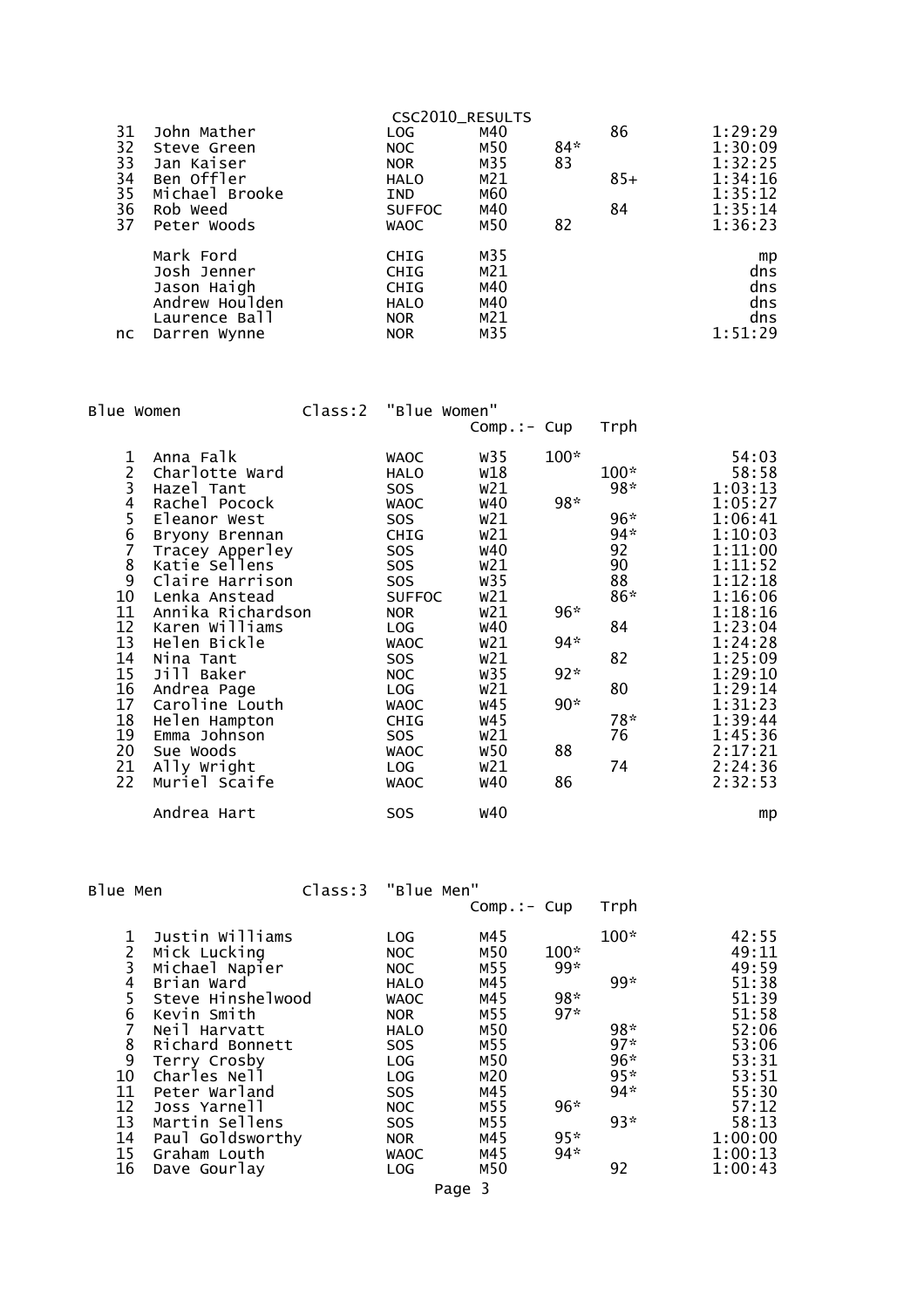|          |                                   |                              | CSC2010_RESULTS |                |             |                    |
|----------|-----------------------------------|------------------------------|-----------------|----------------|-------------|--------------------|
| 17<br>18 | Mike Chopping<br>Gary Drew        | <b>NOR</b><br><b>NOC</b>     | M50<br>M55      | $93*$<br>$92*$ |             | 1:01:04<br>1:01:30 |
| 19<br>20 | Stephen Searle<br>Alan Anstead    | <b>NOR</b><br><b>SUFFOC</b>  | M55<br>M45      | $91*$          | $91*$       | 1:01:34<br>1:01:43 |
| 21       | Maurice Hemingway                 | <b>WAOC</b>                  | M55             | $90*$          |             | 1:01:49            |
| 22       | Dave Denness                      | LOG                          | M50             |                | 90          | 1:02:29            |
| 23       | Clive Tant                        | SOS                          | M55             |                | 89          | 1:02:56            |
| 24       | Kevin Ellis                       | SOS                          | M50             |                | 88          | 1:03:00            |
| 25       | Mat Blacoe                        | <b>SUFFOC</b>                | M45             |                | $87*$       | 1:03:04            |
| 26       | Alan Spidy                        | <b>NOR</b>                   | M45             | $89*$          |             | 1:03:39            |
| 27       | Bert Park                         | SOS                          | M45             |                | 86          | 1:03:40            |
| 28       | Paul Price                        | <b>NOR</b>                   | M45             | $88*$          |             | 1:03:41            |
| 29       | Pete Harris                       | <b>HALO</b>                  | M50             |                | $85+$       | 1:04:24            |
| 30       | Martin Wheeler                    | LOG                          | M55             |                | 84          | 1:04:38            |
| 31<br>31 | Eddie Nicholson                   | <b>NOC</b>                   | M50<br>M50      | $87*$          | 83          | 1:06:30<br>1:06:30 |
| 33       | Kevin Machin<br>John Williams     | SOS<br><b>SOS</b>            | M55             |                | 82          | 1:09:14            |
| 34       | Peter Duthie                      | <b>WAOC</b>                  | M50             | $86+$          |             | 1:09:29            |
| 35       | James Park                        | <b>SOS</b>                   | M20             |                | 81          | 1:09:56            |
| 36       | Owen Warnock                      | <b>NOR</b>                   | M50             | 85             |             | 1:10:42            |
| 37       | Clive Wilkinson                   | <b>SUFFOC</b>                | M45             |                | 80          | 1:11:27            |
| 38       | Andy Lucas                        | LOG                          | M45             |                | 79          | 1:13:32            |
| 39       | Peter Waldron                     | <b>NOR</b>                   | M50             | 84             |             | 1:13:46            |
| 40       | Perry Mole                        | <b>SOS</b>                   | M45             |                | 78          | 1:14:15            |
| 41       | David Cronk                       | <b>WAOC</b>                  | M50             | 83             |             | 1:15:58            |
| 42<br>43 | Rakesh Chandraker<br>Phil Halford | <b>WAOC</b><br><b>SUFFOC</b> | M45<br>M55      | 82             | 77          | 1:16:03<br>1:16:08 |
| 44       | Mick Lord                         | <b>NOC</b>                   | M45             | 81             |             | 1:16:18            |
| 45       | Ian Shepherd                      | <b>NOR</b>                   | M55             | 80             |             | 1:17:02            |
| 46       | Simon Hooton                      | <b>SUFFOC</b>                | M50             |                | 76          | 1:17:38            |
| 47       | Ian Smith                         | <b>WAOC</b>                  | M50             | 79             |             | 1:19:46            |
| 48       | Steve Cartwright                  | SOS                          | M50             |                | 75          | 1:19:53            |
| 49       | Sean Harrington                   | <b>LOG</b>                   | M50             |                | 74          | 1:22:29            |
| 50       | Bruce Marshall                    | <b>WAOC</b>                  | M55             | 78             |             | 1:25:02            |
| 51       | Ian Lawson                        | <b>WAOC</b>                  | M55             | 77             |             | 1:25:17            |
| 52       | Andy Furnell                      | LOG                          | M45             |                | 73          | 1:25:43            |
| 53<br>54 | John Duffield                     | CHIG                         | M60<br>M55      |                | $72*$<br>71 | 1:27:48<br>1:27:57 |
| 55       | Ken Hutson<br>David Llewellyn     | <b>HALO</b><br>SOS           | M50             |                | 70          | 1:31:54            |
| 56       | Robin Bourne                      | <b>WAOC</b>                  | M45             | 76             |             | 1:32:17            |
| 57       | Simon Peck                        | <b>SUFFOC</b>                | M50             |                | 69          | 1:32:46            |
| 58       | Ray Curtis                        | CHIG                         | M55             |                | 68          | 1:33:59            |
| 59       | Rod Mansel                        | <b>SUFFOC</b>                | M50             |                | 67          | 1:46:13            |
| 60       | Jonathan Houseago                 | <b>SUFFOC</b>                | M50             |                | 66          | 1:59:27            |
| 61       | Philip Haydon                     | <b>CHIG</b>                  | M55             |                | 65          | 2:04:16            |
|          | Nick Evans                        | <b>NOC</b>                   | M50             |                |             | mp                 |
|          | Phil Brown                        | <b>NOR</b>                   | M55             |                |             | mp                 |
|          | Alan Alford                       | <b>SOS</b>                   | M55             |                |             | mp                 |
|          | Steve Robertson<br>Eddie Banks    | SOS<br><b>SOS</b>            | M55<br>M55      |                |             | dns<br>dns         |
|          | Richard Barker                    | SOS                          | M55             |                |             | dns                |
| nc       | David Stuart                      | <b>NOR</b>                   | M60             |                |             | 2:00:25            |
| nc       | Robert Hickling                   | <b>GRAMP</b>                 | M55             |                |             | 50:32              |
|          |                                   |                              |                 |                |             |                    |

|   | Green Women      | Class:4 | "Green Women" |              |        |        |       |
|---|------------------|---------|---------------|--------------|--------|--------|-------|
|   |                  |         |               | $Comp.:-Cup$ |        | Trph   |       |
|   | 1 Alice Campbell |         | <b>CHIG</b>   | W18          |        | $100*$ | 39:22 |
|   | Helen Lloyd      |         | <b>NOR</b>    | W50          | $100*$ |        | 43:17 |
| 3 | Helena Crutchley |         | <b>HALO</b>   | w45          |        | 98*    | 43:30 |
| 4 | Janet Evans      |         | NOC.          | <b>W45</b>   | $98*$  |        | 46:59 |
|   | Joanne Nell      |         | LOG           | w45          |        | $96*$  | 47:26 |
| 6 | Lucy Nell        |         | LOG           | w20          |        | $94*$  | 51:06 |
|   | Hilary Sellens   |         | <b>SOS</b>    | W55          |        | $92*$  | 51:49 |
|   |                  |         |               |              |        |        |       |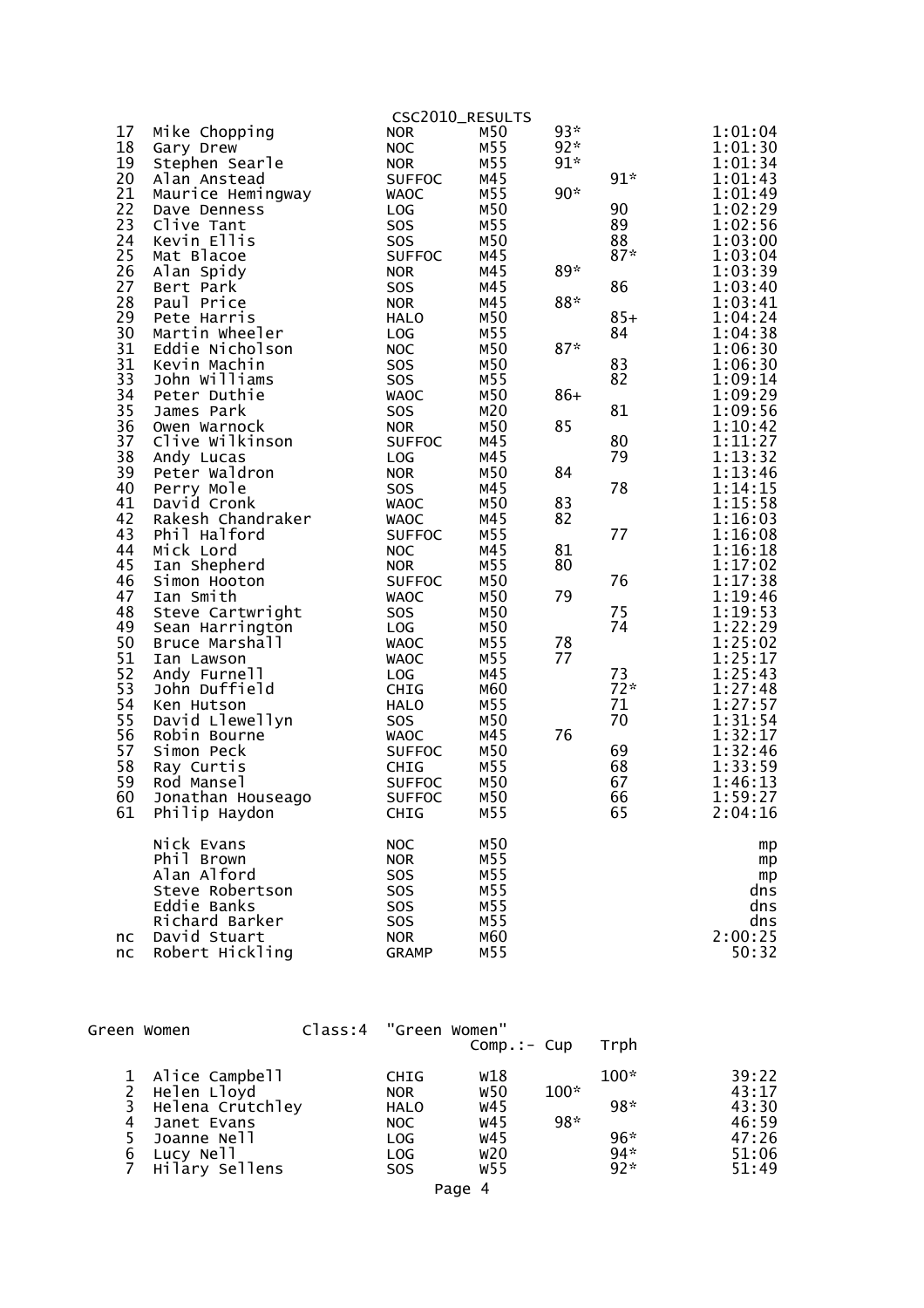|    |                    |               | CSC2010_RESULTS |       |       |         |
|----|--------------------|---------------|-----------------|-------|-------|---------|
| 8  | Lindsey Freeman    | <b>WAOC</b>   | W55             | $96*$ |       | 52:40   |
| 9  | Sarah Mansel       | <b>SUFFOC</b> | w45             |       | $90*$ | 53:01   |
| 10 | Louise Walker      | <b>SUFFOC</b> | W <sub>45</sub> |       | $88*$ | 53:57   |
| 11 | Trudy Crosby       | LOG           | <b>W50</b>      |       | 86    | 55:01   |
| 12 | Nicky Nicholls     | <b>NOR</b>    | <b>W45</b>      | $94*$ |       | 55:54   |
| 13 | Pauline Olivant    | <b>NOC</b>    | <b>W55</b>      | $92*$ |       | 57:16   |
| 14 | Sue Carton         | SOS           | <b>W55</b>      |       | $84*$ | 57:35   |
| 15 | Amanda Ward        | <b>HALO</b>   | W <sub>45</sub> |       | 82    | 57:51   |
| 16 | Clare Claxton      | <b>NOC</b>    | <b>W50</b>      | $90*$ |       | 58:16   |
| 17 | Sally Wilkinson    | <b>SUFFOC</b> | W <sub>45</sub> |       | 80    | 1:01:08 |
| 18 | Karen Goldsworthy  | <b>NOR</b>    | W <sub>45</sub> | $88*$ |       | 1:01:10 |
| 19 | Christine Elliott  | <b>NOC</b>    | <b>W50</b>      | $86*$ |       | 1:01:12 |
| 20 | Susan Waller-Toyne | SOS           | W <sub>45</sub> |       | 78    | 1:01:30 |
| 21 | Amanda Roberts     | LOG           | W <sub>45</sub> |       | 76    | 1:03:35 |
| 22 | Pam Hemingway      | <b>WAOC</b>   | W <sub>45</sub> | 84    |       | 1:04:52 |
| 23 | Clare Hanna        | LOG           | W <sub>45</sub> |       | 74    | 1:05:26 |
| 24 | Lyn West           | <b>SOS</b>    | <b>W55</b>      |       | 72    | 1:05:43 |
| 25 | Alison Curtis      | CHIG          | <b>W50</b>      |       | $70*$ | 1:06:23 |
| 26 | Wendy Welham       | SOS           | <b>W50</b>      |       | 68    | 1:06:36 |
| 27 | Judith Wetherill   | <b>WAOC</b>   | <b>W45</b>      | 82    |       | 1:07:38 |
| 28 | Janis Ryall        | <b>WAOC</b>   | <b>W55</b>      | 80    |       | 1:08:08 |
| 29 | Maria Marshall     | <b>WAOC</b>   | <b>W55</b>      | 78    |       | 1:10:18 |
| 30 | Pauline Smith      | <b>NOR</b>    | <b>W50</b>      | 76    |       | 1:11:43 |
| 31 | Sally Pribul       | <b>CHIG</b>   | <b>W55</b>      |       | 66    | 1:14:54 |
| 32 | Karen Heybrock     | <b>WAOC</b>   | W <sub>45</sub> | 74    |       | 1:15:37 |
| 33 | Janet Cronk        | <b>WAOC</b>   | <b>W50</b>      | 72    |       | 1:16:50 |
| 34 | Estella Ward       | <b>NOR</b>    | <b>W60</b>      | 70    |       | 1:17:39 |
| 35 | Hazel Bickle       | <b>WAOC</b>   | W <sub>55</sub> | 68    |       | 1:24:24 |
| 36 | Jane Howsam        | <b>WAOC</b>   | W55             | 66    |       | 1:24:41 |
| 37 | Veronica Machin    | <b>SOS</b>    | W <sub>45</sub> |       | 64    | 1:31:03 |
| 38 | Isoldt Harris      | <b>HALO</b>   | <b>W50</b>      |       | 62    | 1:31:16 |
| 39 | Sharon Warland     | SOS           | <b>W45</b>      |       | 60    | 1:34:47 |
| 40 | Diane Read         | LOG           | <b>W45</b>      |       | 58    | 1:37:08 |
|    |                    |               |                 |       |       |         |
|    | Julie Laver        | SOS           | W45             |       |       | mp      |
|    | Cath Pennington    | <b>WAOC</b>   | <b>W55</b>      |       |       | mp      |
|    | Angie Hinshelwood  | <b>WAOC</b>   | W <sub>45</sub> |       |       | mp      |
|    | Jill Richardson    | <b>SUFFOC</b> | <b>W50</b>      |       |       | dns     |

| Green Men                             |                  | Class:5 | "Green Men"   |               |        |        |         |
|---------------------------------------|------------------|---------|---------------|---------------|--------|--------|---------|
|                                       |                  |         |               | $Comp.:- Cup$ |        | Trph   |         |
| 1                                     | Tim Pribul       |         | CHIG          | M60           |        | $100*$ | 40:03   |
|                                       | Mick Liston      |         | <b>NOR</b>    | M60           | $100*$ |        | 44:18   |
|                                       | Mike Bickle      |         | <b>WAOC</b>   | M60           | 98*    |        | 44:25   |
|                                       | David Olivant    |         | NOC           | M60           | 96*    |        | 45:29   |
| $2^{3}$<br>$4^{5}$                    | Tom Edelsten     |         | <b>CHIG</b>   | M65           |        | 98*    | 45:35   |
| 6                                     | Alan Beardsley   |         | <b>NOC</b>    | M60           | $94*$  |        | 45:36   |
| 7                                     | John Fulwood     |         | HALO          | M60           |        | $96*$  | 47:08   |
| $\begin{array}{c} 8 \\ 9 \end{array}$ | Chris Morley     |         | <b>WAOC</b>   | M70           | $92*$  |        | 49:19   |
|                                       | John Collyer     |         | <b>SOS</b>    | M65           |        | 94*    | 49:55   |
| 10                                    | Derry Kelleher   |         | <b>NOR</b>    | M60           | $90*$  |        | 51:50   |
| 11                                    | Paddy Neligan    |         | <b>HALO</b>   | M60           |        | $92*$  | 52:05   |
| 12                                    | Michael Nell     |         | <b>LOG</b>    | M60           |        | $90*$  | 52:09   |
| 13                                    | Martin Hore      |         | <b>SUFFOC</b> | M60           |        | 88*    | 53:12   |
| 14                                    | Robin Campbell   |         | <b>CHIG</b>   | M70           |        | 86     | 54:19   |
| 15                                    | John Palmer      |         | <b>NOC</b>    | M60           | $88*$  |        | 54:24   |
| 16                                    | Peter Berrisford |         | <b>RAFO</b>   | M18           |        |        | 56:29   |
| 17                                    | Peter Howsam     |         | <b>WAOC</b>   | M60           | $86+$  |        | 56:32   |
| 18                                    | Dave Cooke       |         | NOC           | M60           | $84*$  |        | 59:21   |
| 19                                    | Laurie Rudling   |         | <b>NOR</b>    | M60           | $82*$  |        | 59:39   |
| 20                                    | Jan Falk         |         | IND           | M65           |        |        | 59:55   |
| 21                                    | David Ball       |         | <b>NOR</b>    | M65           | $80*$  |        | 1:01:02 |
| 22                                    | Pete Shew        |         | <b>HALO</b>   | M65           |        | 84     | 1:01:18 |
| 23                                    | John Woodall     |         | <b>NOC</b>    | M70           | 78     |        | 1:01:19 |
|                                       |                  |         |               |               |        |        |         |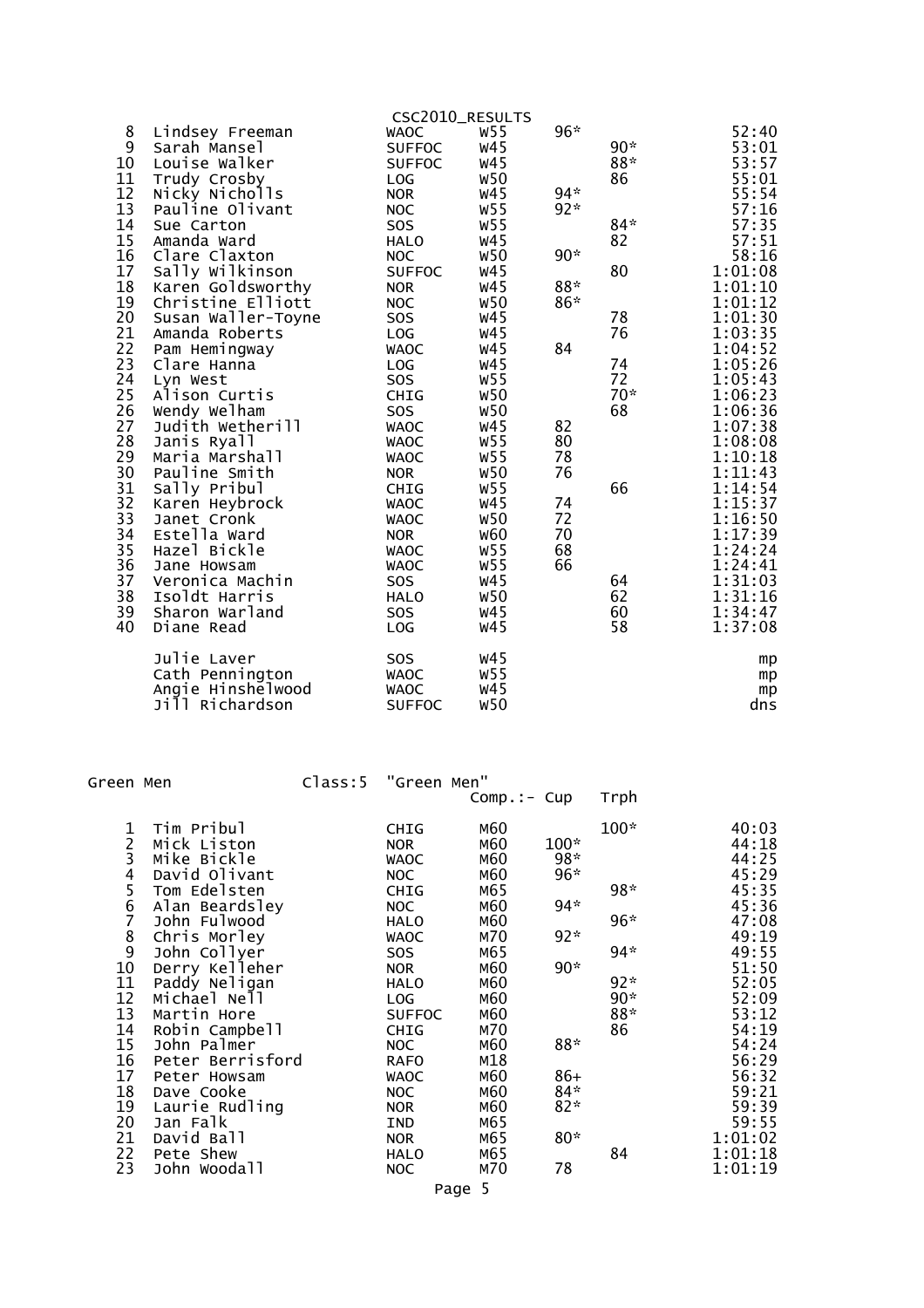|          |                                 | CSC2010_RESULTS           |            |    |    |                    |
|----------|---------------------------------|---------------------------|------------|----|----|--------------------|
| 24       | Peter Allen                     | <b>WAOC</b>               | M60        | 76 |    | 1:01:36            |
| 25       | Peter Leverington               | <b>NOR</b>                | M70        | 74 |    | 1:01:51            |
| 26       | Bill Butcher                    | <b>NOR</b>                | M60        | 72 |    | 1:03:13            |
| 27       | Chris Childs                    | <b>SOS</b>                | M60        |    | 82 | 1:03:59            |
| 28       | Dave Skinner                    | SO <sub>S</sub>           | M60        |    | 80 | 1:04:24            |
| 29       | Peter Ryall                     | <b>WAOC</b>               | M60        | 70 |    | 1:05:45            |
| 30       | Hally Hardie                    | <b>WAOC</b>               | M70        | 68 |    | 1:08:41            |
| 31       | John Russell                    | SOS.                      | M65        |    | 78 | 1:08:59            |
| 32       | Ian Durrant                     | <b>LOG</b>                | M65        |    | 76 | 1:09:41            |
| 33<br>34 | Graham Ward<br>Malcolm Humphrey | <b>NOR</b><br><b>HALO</b> | M65<br>M60 | 66 | 74 | 1:12:17<br>1:24:04 |
| 35       | Geoff Holmes                    | <b>HALO</b>               | M60        |    | 72 | 1:25:16            |
| 36       | Bill McClean                    | <b>SUFFOC</b>             | M70        |    | 70 | 1:27:50            |
| 37       | Wesley Musall                   | <b>SUFFOC</b>             | M60        |    | 68 | 1:28:21            |
| 38       | Geoff <sup>c</sup> Gibbs        | LOG                       | M65        |    | 66 | 2:23:00            |
| 39       | Pete Pennington                 | <b>WAOC</b>               | M60        | 64 |    | 2:37:12            |
|          |                                 |                           |            |    |    |                    |
|          | Mark Tyszka                     | HALO                      | M70        |    |    | mp                 |
|          | John Starkey                    | SOS.                      | M65        |    |    | dns                |
|          | John Harris                     | <b>WAOC</b>               | M60        |    |    | dns                |
|          |                                 |                           |            |    |    |                    |

Short Green Class:6 "Short Green Vets"

|                                                                                   |                                                                                                                                                                                                                                                                                                                                                                |                                                                                                                                                                                                                                                                                     | $Comp.:- Cup$                                                                                                                                                                                                                                     |                                                                                     | Trph                                                                    |                                                                                                                                                                                                                           |
|-----------------------------------------------------------------------------------|----------------------------------------------------------------------------------------------------------------------------------------------------------------------------------------------------------------------------------------------------------------------------------------------------------------------------------------------------------------|-------------------------------------------------------------------------------------------------------------------------------------------------------------------------------------------------------------------------------------------------------------------------------------|---------------------------------------------------------------------------------------------------------------------------------------------------------------------------------------------------------------------------------------------------|-------------------------------------------------------------------------------------|-------------------------------------------------------------------------|---------------------------------------------------------------------------------------------------------------------------------------------------------------------------------------------------------------------------|
| 123456789<br>10<br>11<br>12<br>13<br>14<br>15<br>16<br>17<br>18<br>19<br>20<br>21 | Hilary Palmer<br>Jenny Collyter<br>Geraldine Russell<br>Jack Isbester<br>Seonaid Dudley<br>Jennifer Taylor<br>Colin Curtis<br>Ursula Oxburgh<br>Sue Vine<br>Alan Coddington<br>Juliette Butcher<br>Ruby Campbell<br>Marion Fitt<br>Ron Oxburgh<br>Pat O'Grady<br>Fran Humphrey<br>Mike George<br>Barbara George<br>Ann O'Grady<br>Yvonne McClean<br>Anne Gibbs | NOC<br>SOS<br>SOS.<br><b>SOS</b><br><b>WAOC</b><br><b>CHIG</b><br><b>WAOC</b><br><b>WAOC</b><br><b>NOR</b><br><b>NOR</b><br><b>NOR</b><br><b>CHIG</b><br><b>NOR</b><br><b>WAOC</b><br><b>HALO</b><br><b>HALO</b><br><b>NOR</b><br><b>NOR</b><br><b>HALO</b><br><b>SUFFOC</b><br>LOG | <b>W60</b><br>W65<br><b>W65</b><br>M75<br><b>W70</b><br><b>W65</b><br>M75<br><b>W75</b><br><b>W70</b><br>M75<br><b>W60</b><br><b>W70</b><br><b>W60</b><br>M75<br>M75<br><b>W60</b><br>M75<br><b>W75</b><br><b>W70</b><br><b>W70</b><br><b>W65</b> | $100*$<br>98*<br>$96*$<br>$94*$<br>$92*$<br>$90*$<br>$88*$<br>86*<br>84<br>82<br>80 | $100*$<br>$98*$<br>96<br>$94*$<br>92*<br>$90*$<br>88*<br>86<br>84<br>82 | 42:29<br>45:07<br>49:44<br>56:30<br>58:17<br>1:03:12<br>1:03:45<br>1:10:15<br>1:10:23<br>1:11:09<br>1:11:16<br>1:13:43<br>1:14:51<br>1:15:28<br>1:16:05<br>1:19:46<br>1:22:49<br>1:24:55<br>1:38:37<br>1:38:53<br>1:46:35 |
| nc<br>nc<br>nc                                                                    | Nancy Powell Davies<br>Clive Parsons<br>Mary Carrick<br>John Wickersham<br>Roul Garyon                                                                                                                                                                                                                                                                         | SOS.<br><b>WYCOL</b><br><b>HALO</b><br><b>WAOC</b><br><b>NOR</b>                                                                                                                                                                                                                    | <b>W60</b><br>M45<br><b>W60</b><br>M65<br>M60                                                                                                                                                                                                     |                                                                                     |                                                                         | mp<br>mp<br>dns<br>55:09<br>1:24:59                                                                                                                                                                                       |

|        | Light Green Women                                                                                                           | Class:7B "Light Green Women" |                                                                                        |                                               |                            |                          |                                                             |
|--------|-----------------------------------------------------------------------------------------------------------------------------|------------------------------|----------------------------------------------------------------------------------------|-----------------------------------------------|----------------------------|--------------------------|-------------------------------------------------------------|
|        |                                                                                                                             |                              |                                                                                        | $Comp.:-Cup$                                  |                            | Trph                     |                                                             |
| 4<br>6 | Sophie Louth<br>Jacqueline Heybrock<br>Susha Chandraker<br>Kate Harvey<br>5 Catlin Campbell<br>Amber Harris<br>Lucy Tunnard |                              | WAOC<br><b>WAOC</b><br><b>WAOC</b><br><b>NOR</b><br><b>CHIG</b><br><b>HALO</b><br>LOG. | W18<br>w18<br>W18<br>W18<br>W16<br>W18<br>W18 | $100*$<br>96*<br>92<br>88* | $100*$<br>$96*$<br>$92*$ | 32:47<br>34:03<br>43:29<br>48:48<br>53:51<br>54:46<br>59:36 |
|        |                                                                                                                             |                              |                                                                                        |                                               |                            |                          |                                                             |

Page 6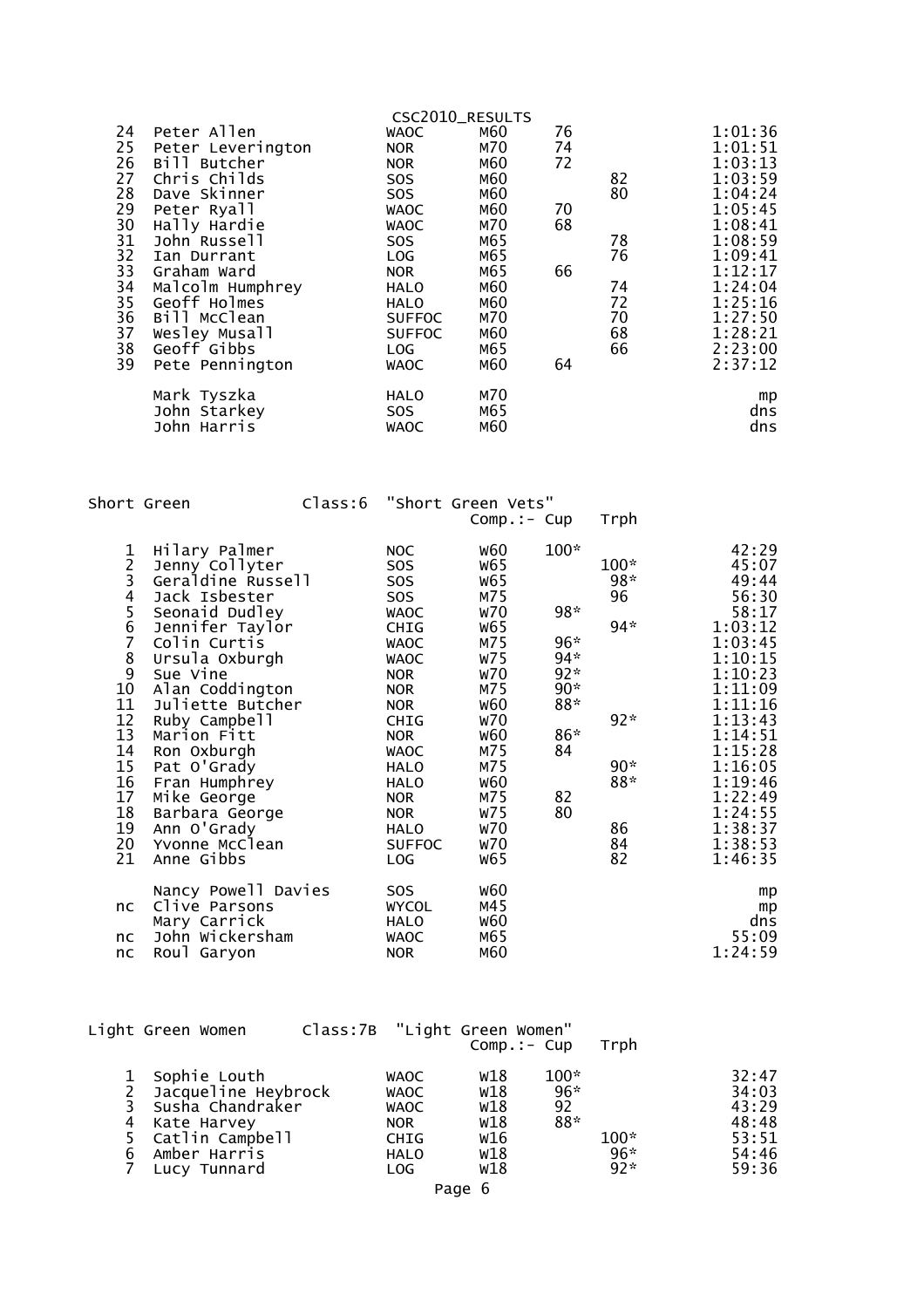| 9 | Sarah Fletcher<br>Julia Paul                                                                              | LOG.<br>NOR.                                                            | CSC2010_RESULTS<br>w18<br>W55          | 88 | 1:05:45<br>1:19:38                             |
|---|-----------------------------------------------------------------------------------------------------------|-------------------------------------------------------------------------|----------------------------------------|----|------------------------------------------------|
|   | Rosa Hampton<br>Elley McGlynn<br>Georgia Davey<br>Jenny Evans<br>nc Leanne Bailey<br>nc Lorraine Houghton | <b>CHIG</b><br><b>HALO</b><br>LOG.<br>NOC.<br><b>NOR</b><br><b>WAOC</b> | W16<br>W18<br>W18<br>W18<br>w21<br>W50 |    | dns<br>dns<br>dns<br>dns<br>1:13:19<br>1:14:20 |

|                                                                                                                                 | Light Green Men                                                                                                                                                                                                                                                                                                             | Class: 7A "Light Green Men" |                                                                                                                                                                                                                                                                                   | $Comp.:- Cup$                                                                                                                                   |                                                                                         | Trph                                              |                                                                                                                                                                                               |
|---------------------------------------------------------------------------------------------------------------------------------|-----------------------------------------------------------------------------------------------------------------------------------------------------------------------------------------------------------------------------------------------------------------------------------------------------------------------------|-----------------------------|-----------------------------------------------------------------------------------------------------------------------------------------------------------------------------------------------------------------------------------------------------------------------------------|-------------------------------------------------------------------------------------------------------------------------------------------------|-----------------------------------------------------------------------------------------|---------------------------------------------------|-----------------------------------------------------------------------------------------------------------------------------------------------------------------------------------------------|
| 1<br>$\frac{2}{3}$<br>4<br>$\frac{5}{6}$<br>7<br>8<br>9<br>10<br>11<br>12<br>13<br>14<br>15<br>16<br>17<br>18<br>19<br>20<br>21 | Thomas Louth<br>Jonny Cronk<br>Matt Green<br>Kevin Kirk<br>Tom Hemingway<br>Joe Elliott<br>Sam Horsewill<br>Gabriel Wrenn<br>Todd Cooper<br>Mike Mason<br>Sam Garforth<br>Ben Lord<br>Will Hooton<br>Sam Offler<br>Jonathan Heybrock<br>Conor Weed<br>George Johnson<br>Tom George<br>Craig Youngs<br>Alex Ware<br>Harry Li |                             | <b>WAOC</b><br><b>WAOC</b><br>NOC<br><b>LOG</b><br><b>WAOC</b><br>NOC<br><b>NOC</b><br><b>NOR</b><br><b>WAOC</b><br><b>RAFO</b><br><b>NOR</b><br>NOC<br><b>SUFFOC</b><br><b>HALO</b><br><b>WAOC</b><br><b>SUFFOC</b><br><b>NOR</b><br>LOG<br>LOG<br>SO <sub>S</sub><br><b>NOR</b> | M16<br>M18<br>M16<br>M18<br>M14<br>M16<br>M18<br>M16<br>M14<br>M35<br>M16<br>M16<br>M16<br>M16<br>M16<br>M18<br>M16<br>M18<br>M18<br>M18<br>M16 | $100*$<br>$96*$<br>$92*$<br>88<br>$84*$<br>80<br>76<br>72<br>68<br>64<br>60<br>56<br>52 | $100*$<br>$96*$<br>$92*$<br>88*<br>84<br>80<br>76 | 20:17<br>24:13<br>27:28<br>28:10<br>28:36<br>29:47<br>30:11<br>35:11<br>36:37<br>37:58<br>41:18<br>42:08<br>42:18<br>42:23<br>42:56<br>43:22<br>47:21<br>47:42<br>52:24<br>1:04:53<br>1:55:24 |
| nc                                                                                                                              | Matthew Edwards<br>Harry Nicholson<br>will Calder                                                                                                                                                                                                                                                                           |                             | <b>HALO</b><br>NOC.<br><b>NOR</b>                                                                                                                                                                                                                                                 | M18<br>M18<br>M16                                                                                                                               |                                                                                         |                                                   | dns<br>dns<br>38:26                                                                                                                                                                           |

| Orange Women     |                                                                                                                                               | Class:8B | "Orange Women"                                                                                    | $Comp.:-Cup$                                         |        | Trph                                |                                                                          |
|------------------|-----------------------------------------------------------------------------------------------------------------------------------------------|----------|---------------------------------------------------------------------------------------------------|------------------------------------------------------|--------|-------------------------------------|--------------------------------------------------------------------------|
| 3<br>4<br>6<br>8 | Hannah Horsewill<br>Rhiannon Ware<br>Hannah McNab<br>Bella Williams<br>Bronwen Mansel<br>Catherine Mole<br>Alicc&Rebecca Nixon<br>Verity Mole |          | NOC.<br>SO <sub>S</sub><br>LOG<br>LOG.<br><b>SUFFOC</b><br><b>SOS</b><br><b>IND</b><br><b>SOS</b> | w14<br>w14<br>w14<br>W12<br>W12<br>W12<br>w10<br>W45 | $100*$ | $100*$<br>96*<br>$92*$<br>88*<br>84 | 30:22<br>34:09<br>44:07<br>44:59<br>50:03<br>58:10<br>1:04:25<br>1:06:37 |
| nc.              | Lucy Carter                                                                                                                                   |          | <b>SUFFOC</b>                                                                                     | w21                                                  |        |                                     | 41:14                                                                    |

| Orange Men |                                                     | Class:8A "Orange Men" |                                     | $Comp.:-Cup$      |        | Trph            |                         |
|------------|-----------------------------------------------------|-----------------------|-------------------------------------|-------------------|--------|-----------------|-------------------------|
| २          | 1 Nick Malbon<br>2 Bryn Wilkinson<br>Thomas Birkett |                       | NOC.<br><b>SUFFOC</b><br><b>SOS</b> | м14<br>M14<br>м14 | $100*$ | $100*$<br>$96*$ | 17:51<br>20:27<br>21:27 |
|            |                                                     |                       | Page 7                              |                   |        |                 |                         |